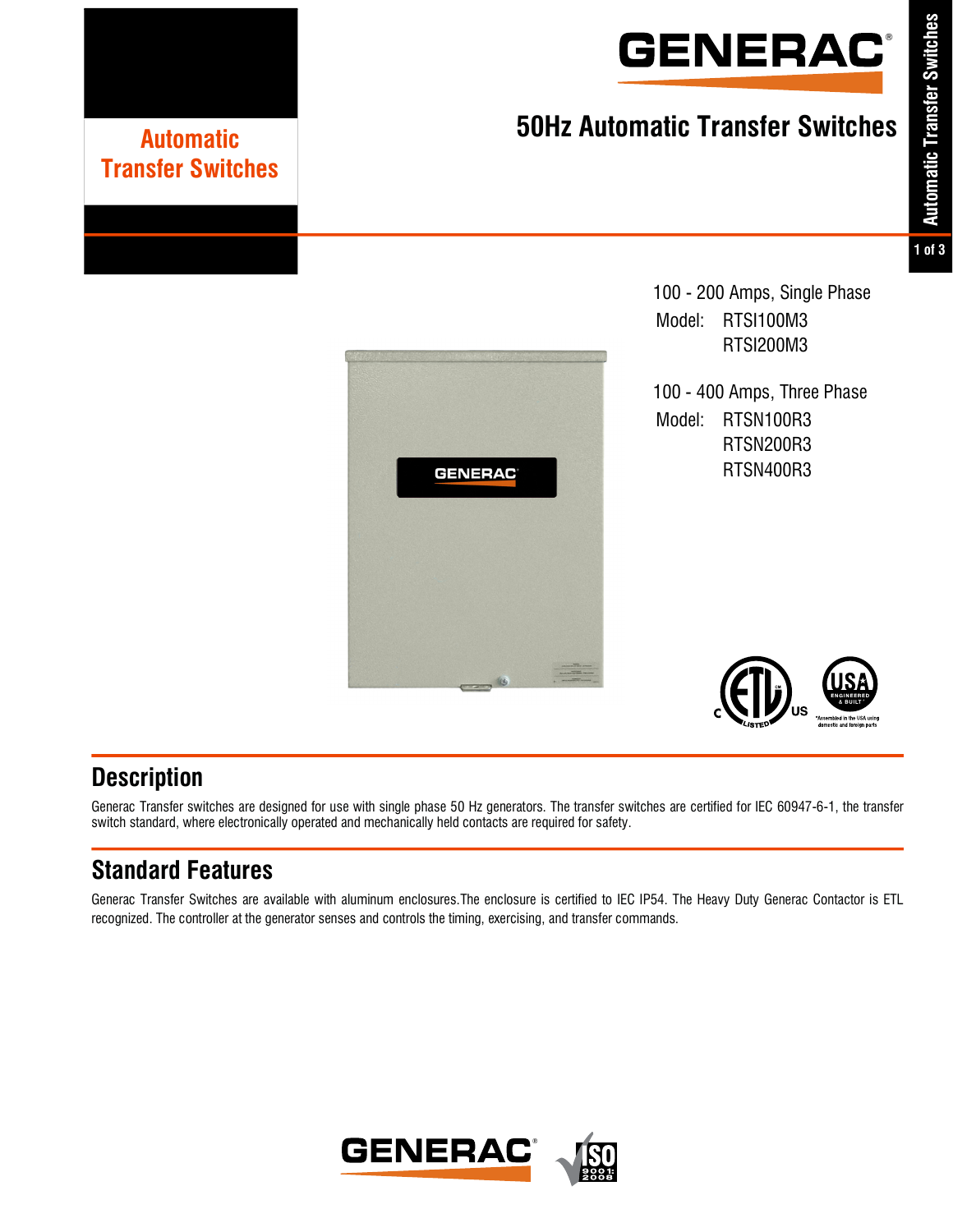## **100 - 400 Amps 50Hz Automatic Transfer Switches**

#### **Features**

- **•** Double Throw contactor, certified to the transfer switch standard IEC 60947-6-1 with electrically operated, mechanically held contacts for fast, positive connections.
- 
- **•** 160 millisecond transfer time. **•** Single coil design.
- **•** Limited 5 year warranty.
- 
- **•** High endurance, interlocked contactor, 100% rated for both inductive and resistive loads.
- Main contacts are silver alloy to resist welding, sticking or pitting. <br>• Arc chutes designed for rapid dividing and arc splitting for faster quenching.
	-

#### **Functions**

All timing and sensing functions originate in the generator controller.

| Utility Voltage Drop-out                                           | $<60\%$                                                                                                    |  |  |  |  |
|--------------------------------------------------------------------|------------------------------------------------------------------------------------------------------------|--|--|--|--|
| Timer to Generator Start                                           | 10 Second Factory Set, Adjustable Between 2 - 1,500 Seconds by a<br>Qualified Dealer*                      |  |  |  |  |
| Engine Warmup Delay                                                | 5 Seconds                                                                                                  |  |  |  |  |
| <b>Standby Voltage Sensor</b>                                      | 60% for 5 Seconds                                                                                          |  |  |  |  |
| Utility Voltage Pickup                                             | >80%                                                                                                       |  |  |  |  |
| Re-transfer Time Delay                                             | 15 Seconds                                                                                                 |  |  |  |  |
| Engine Cooldown Timer                                              | 60 Seconds                                                                                                 |  |  |  |  |
| <b>Fxerciser</b>                                                   | Nexus™: 12 Minutes Weekly<br>Evolution <sup>™</sup> : 5 to 12 Minutes Adjustable, Weekly/Bi-weekly/Monthly |  |  |  |  |
| The Transfer Switch can be Operated Manually Without Power Applied |                                                                                                            |  |  |  |  |

\* When used in conjunction with units utilizing Evolution™ controls

#### **Specifications**

| Model                                              |            | RTSI100M3       | RTSI200M3                  | RTSN100R3        | RTSN200R3       | RTSN400R3                        |                  |
|----------------------------------------------------|------------|-----------------|----------------------------|------------------|-----------------|----------------------------------|------------------|
| <b>Amps</b>                                        |            | 100             | 200                        | 100              | 200             | 400                              |                  |
| Voltage                                            |            | 110/220, 1ø     | 110/220, 1ø<br>220/415, 3ø |                  | 220/415.3ø      | 220/415, 3ø                      |                  |
| <b>Load Transition Type (Automatic)</b>            |            | Open transition | Open transition            | Open transition  | Open transition | Open transition                  |                  |
| <b>Enclosure Type</b>                              |            | IP54 & NEMA 3R  | IP54 & NEMA 3R             | IP54 & NEMA 3R   | IP54 & NEMA 3R  | IP54 & NEMA 3R                   |                  |
| <b>Available Symmetrical</b><br><b>Amperes RMS</b> | <b>ICM</b> | Amp             | 10.0 kA                    | 10.0 kA          | 14.0 kA         | 25.0 kA                          | 35.0 kA          |
|                                                    | <b>ICW</b> | Amp             | 17.7 kA                    | 17.7 kA          | 28.0 kA         | 52.8 kA                          | 70.0 kA          |
|                                                    |            | Amp             | $16.1 \text{ ms}$          | $4.8 \text{ ms}$ | $10.1$ ms       | 9.8 <sub>ms</sub>                | $6.1 \text{ ms}$ |
| Lug Range                                          |            | $2/0 - #14$     | #6 - 250 MCM               | $2/0 - #6$       | #4 - 400 MCM    | #4 - 600 MCM or<br>1/0 - 250 MCM |                  |

**2 of 3**